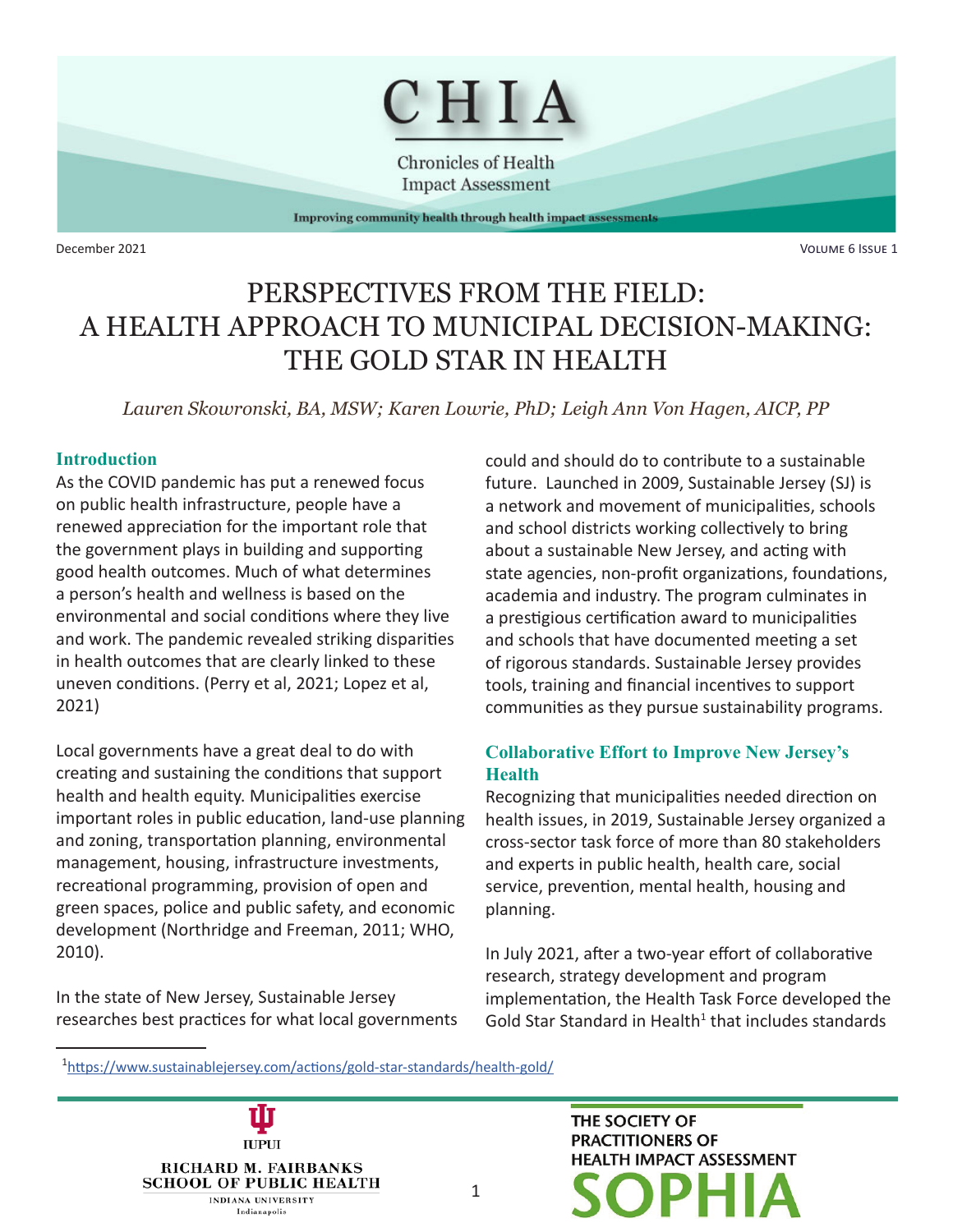and levels of performance that municipalities can implement to build a culture of health and advance health equity.

The Health Gold Task Force includes members from the Camden County Department of Health and Human Services, Edward J. Bloustein School of Planning and Public Policy, the Housing and Community Development Network of New Jersey, New Jersey Association of County and City Health Officials, New Jersey Chapter of the American Academy of Pediatrics, New Jersey Department of Environmental Protection, New Jersey Department of Health, New Jersey Health Care Quality Institute, New Jersey Local Boards of Health Association, New Jersey Partnership for Healthy Kids, New Jersey Prevention Network, New Jersey Public Health Association and more.

Individual working groups focused on tackling priority issues such as access to healthy food, land use, housing, and municipal governance. Each working group brought dozens of additional content experts to the table in order to develop new standards, update existing Sustainable Jersey "actions", and identify available resources to help local governments implement these initiatives in communities across the state.

Maplewood Township Health Officer Candice Davenport served on the Health Gold Task Force. She explained, "A healthy environment creates a healthy person and vice versa. If we are engaged and present in our relationship with our environment and surroundings, then we will be moved and take action on its behalf. This is the basis of the Sustainable Jersey Gold Star in Health. It's a first step to help municipalities implement large scale efforts to impact health behavior and make systemic changes." She added, "Towns that are working towards Sustainable Jersey goals are really ensuring that their communities are resilient and healthier for future generations."

## **Health Gold Star Standard**

In order to be eligible to apply for the Gold Star Standard in Health, a municipality must be approved and have received points for designated "actions," or standards. To assist municipalities, each action contains a description outlining why the action is important, who should lead and be involved, projected costs and timeline, what to do and how to do it, documentation to submit, successful models, and a list of resources that can assist in completing the action. Sustainable Jersey staff and content expert volunteers are on hand to assist towns in the implementation process.

The foundational Local Health Assessment and Action Plan action is a required first step where a municipality will assess and prioritize addressing the health needs and contributing conditions existing within the community. A robust dive into existing demographic and local health data, and a community engagement process are key to this assessment process.

Using a health lens, a newly established stakeholder committee will review existing conditions that may be contributing to poor health outcomes, for example, lack of access to healthy food, potential exposure to harmful lead contamination, unsafe conditions in parks and recreation areas, lack of opportunities for movement across town by bicycle or on foot, etc. Where available, such data will be compared at neighborhood levels in order to assess where strategies to remedy such needs and conditions should be prioritized.

# **Health in All Policies a Key Component**

Understanding how municipal policy and programming decisions affect the health of those who live, work, and play within the community is essential for future planning and goal-setting. Building a culture of health by incorporating this health lens into municipal operations is a critical goal of the Gold Star Standard in Health.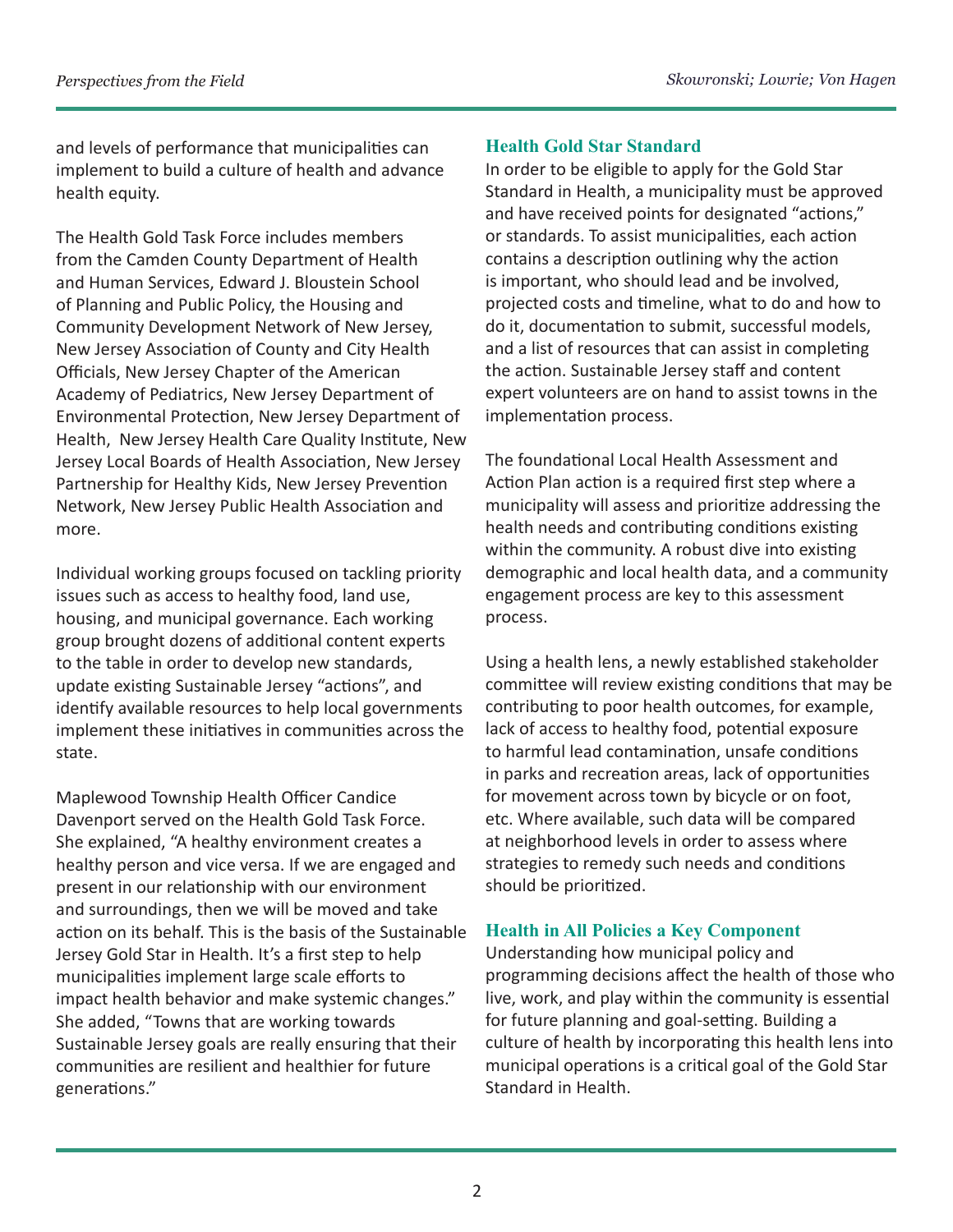To this end, a new action, Integrating Health into Municipal Decision-Making<sup>2</sup> will be required of all towns applying for the Gold Star in Health. To complete the action, municipal staff must complete an HIAP training and use a health impact checklist to assess municipal operations and procedures. Formalizing this approach through adoption of an HiAP resolution or establishing a HiAP Task Force is encouraged.

The HIAP course required for the action is available through the Bloustein School of Planning and Public Policy at Rutgers, the State University of New Jersey, through its collaborative called the Planning Healthy Communities Initiative. The Bloustein course is offered as a 6-hr class, with the following learning objectives:

- Define HIAP and recognize why and when to use the HIAP approach.
- Understand the broader context of health influences, social determinants of health and health equity.
- Learn how to identify and use data to measure progress in health objectives.
- Gain familiarity with Health Lens Analysis, Health Impact Assessment (HIA), and other emerging tools that can provide evidence-based recommendations aimed at enhancing positive health impacts and minimizing negative ones.
- Explore opportunities to incorporate health in all policies into government decision-making processes.
- Understand how to effectively engage stakeholders in collaborative and inter-sectoral efforts to promote health.
- Review the resources available to local government and residents who wish to include health consideration in community planning.

The class agenda features four parts and includes a mix of presentations and group exercises. Topics include definitions of HIAP and health equity, finding and using data and mapping tools, strategies for implementing HIAP through process and policy changes and collaborative tools, and fostering leadership in building a healthy community. Participants engage in discussion around key questions and also perform a break-out group around social determinants of health and using a health lens to examine a real or hypothetical project or program.

Participants told course evaluators that they learned how to use data and mapping tools to support decision-making, and programming, how to identify partners and champions in the community, and the importance of understanding health as a "shared value." One noted that the class spurred a motivation to pass a local HIAP resolution, and several relayed their commitment to looking at projects through a deeper health lens. A local health department director commented that the class helped her to gain "a better perspective of how [health departments] can work together to promote the importance of health initiatives and the inclusion of health issues/ matters in our local policy discussions and decisions."

Together, the Gold Star in Health and Bloustein HIAP course will provide local governments with the understanding and support to ensure health is considered in the development of programs and policies moving forward in order to ensure healthy and more equitable communities.

For more information on the Gold Star in Health, visit bit.ly/GoldStarHealth. For more information on Bloustein's HIAP course, please see phci.rutgers.edu, or contact authors.

<sup>2</sup> <https://www.sustainablejersey.com/actions/#open/action/595>